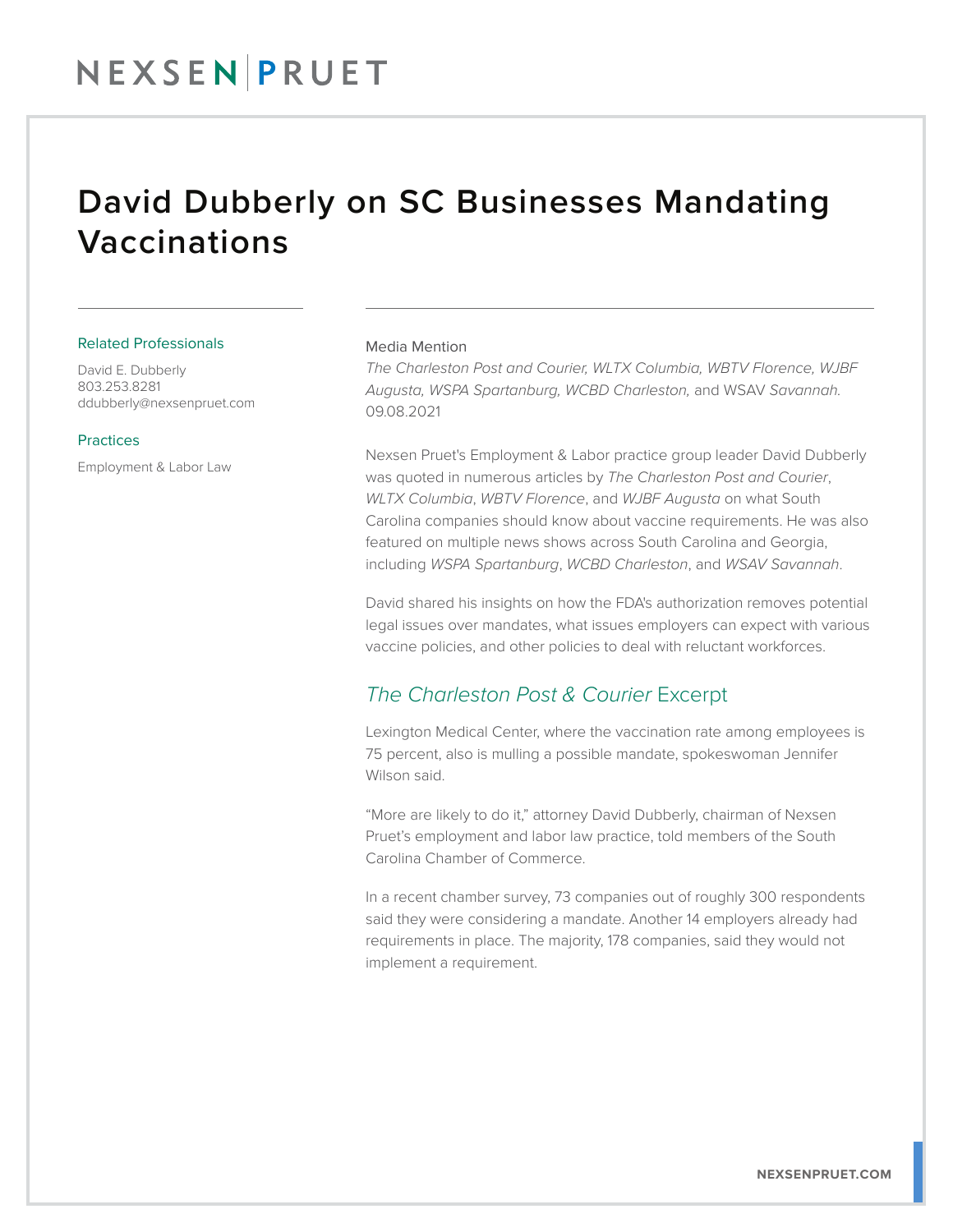# NEXSEN PRUET

FDA approval removes a potential legal issue over whether employers could mandate a vaccine operating under emergency authorization status, Dubberly said.

Pfizer received full approval for its vaccine Aug. 23 and Moderna's is expected to be approved in the next couple months.

"Part of the reason for some of the concern about the (emergency authorization) status was, when you administered one of the vaccines, they had to provide the individual receiving the vaccine with a fact sheet. And one of the things that it said in that fact sheet is it is your choice to receive or not," Dubberly said. "Some people said, well, you can't require vaccines as a condition of employment if the fact sheet says that it's somebody's choice."

Despite the hesitancy this caused for some, legal arguments against mandates have been struck down in federal court, Dubberly said. In fact, federal workers' protection agencies like the U.S. Equal Employment Opportunity Commission and the Occupational Safety and Health Administration encourage them.

The potential loss of workers is a final barrier, especially as some businesses struggle to staff up.

"For many employers if they adopt a mandate, they risk losing 10 or 20 percent of their workforce that feels strongly about not getting vaccinated," Dubberly said. "So that is another practical issue that employers need to take into account."

Meanwhile cases of COVID-19 in the Palmetto State are rising with thousands of new cases announced daily by the S. C. Department of Health and Environmental Control, and more than 700,000 people have contracted the disease to date. The virus has killed more than 10,000 South Carolinians.

What Dubberly said will continue to be more common is a hybrid approach.

"Not necessarily a mandate but weekly testing and incentives for people to be vaccinated," he said.

*Read the full article here.* 

## *WJBF Augusta* Excerpt

Earlier this month, Nephron Pharmaceuticals Owner and CEO Lou Kennedy announced her company would be requiring the COVID-19 vaccine for their 2,000 employees. Kennedy said there are exceptions for religious or medical reasons.

She said they made the decision after hearing about the situation in South Carolina hospitals. Kennedy said, "We're making the drugs the front-line workers need and we have to keep our family safe to help patients get what they need."

Nephron's announcement was made before the Pfizer vaccine got full FDA approval. Some labor attorneys in the state are expecting more companies to follow suit.